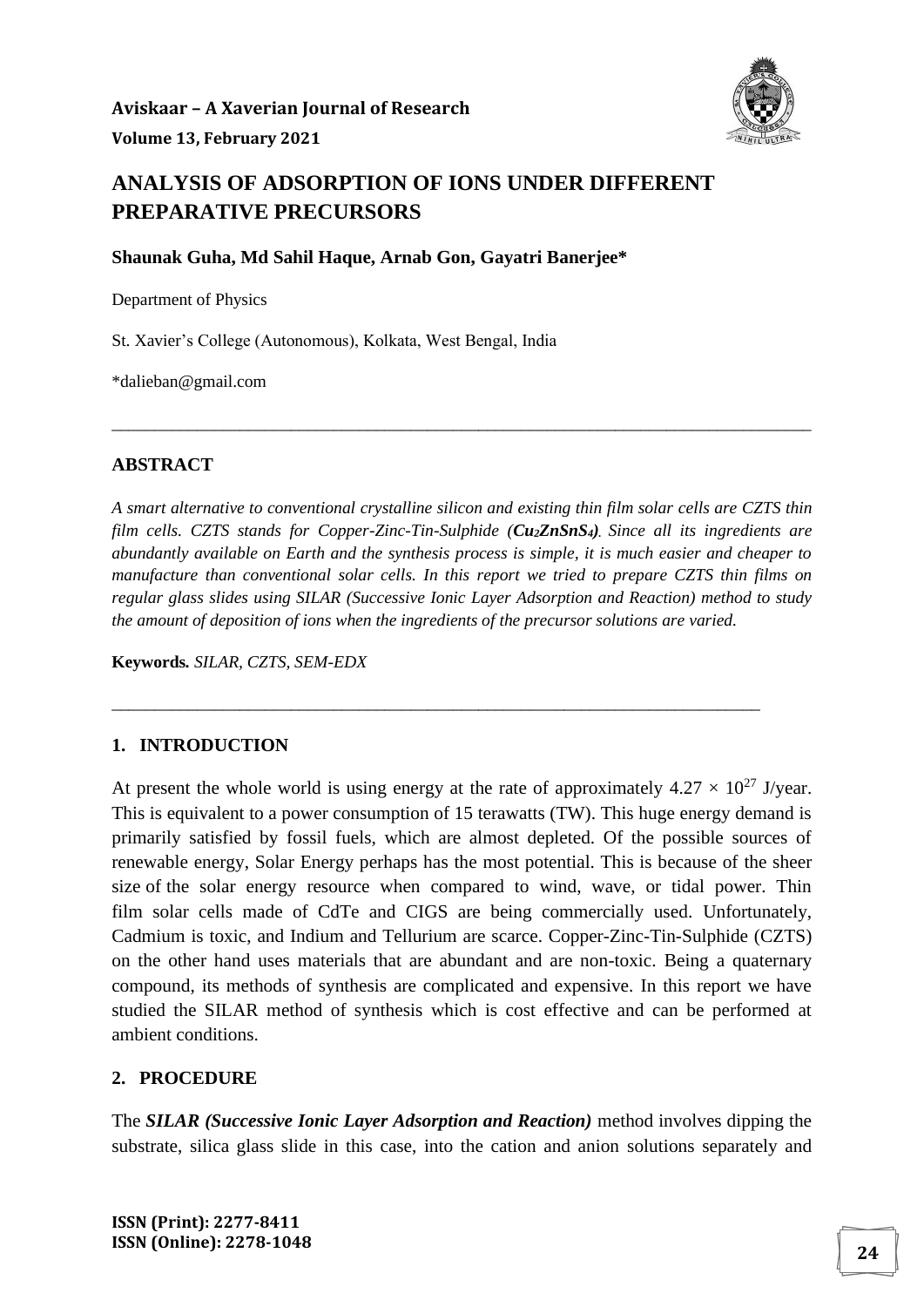# **Aviskaar – A Xaverian Journal of Research**



## **Volume 13, February 2021**

washing it in distilled water in between. This process is repeated any number of times for a smooth coating of the material on the substrate. The details of the process are given below.

## *2.1 Steps of SILAR*

The step-by-step procedure to obtain the CZTS coating at *room temperature* on the glass slide is as follows [1][2]:

- Dipped in beakers containing *cationic solution for 30 seconds*
- Rinsed in *distilled water for 10 seconds*
- Dipped in the *anionic solution for 30 seconds*
- Rinsing in *distilled water for another 10 seconds*

The whole cycle is repeated *40-50 times* to get a *dark-brownish, greenish-black* or *brownish-yellow coating* of thin film CZTS on the glass substrate depending on the reacting agents. Sometimes an effect called *competitive adsorption* comes into play, which we encountered while performing the experiment. It is the phenomenon that prioritizes adsorption of one ion over the other; more specifically the preferential adsorption of  $\text{Sn}^{2+}$  ions over  $\text{Zn}^{2+}$  ions, which gave an erroneous result in the percentage composition of elements on the thin film. This problem is tackled by using the *Modified SILAR Sequence* which has a separate cationic solution bath **consisting** of  $\text{Zn}^{2+}$  ions.

# **3 EXPERIMENT AND RESULTS**

# *3.1 Sample 1*

*Cationic Solution: CuSO<sub>4</sub>, ZnCl<sub>2</sub>, SnCl<sub>2</sub>, <i>pH*: 1.5;

*Anionic Solution:* Na<sub>2</sub>S, *pH* :> 11.5

*Number of Cycles:* 30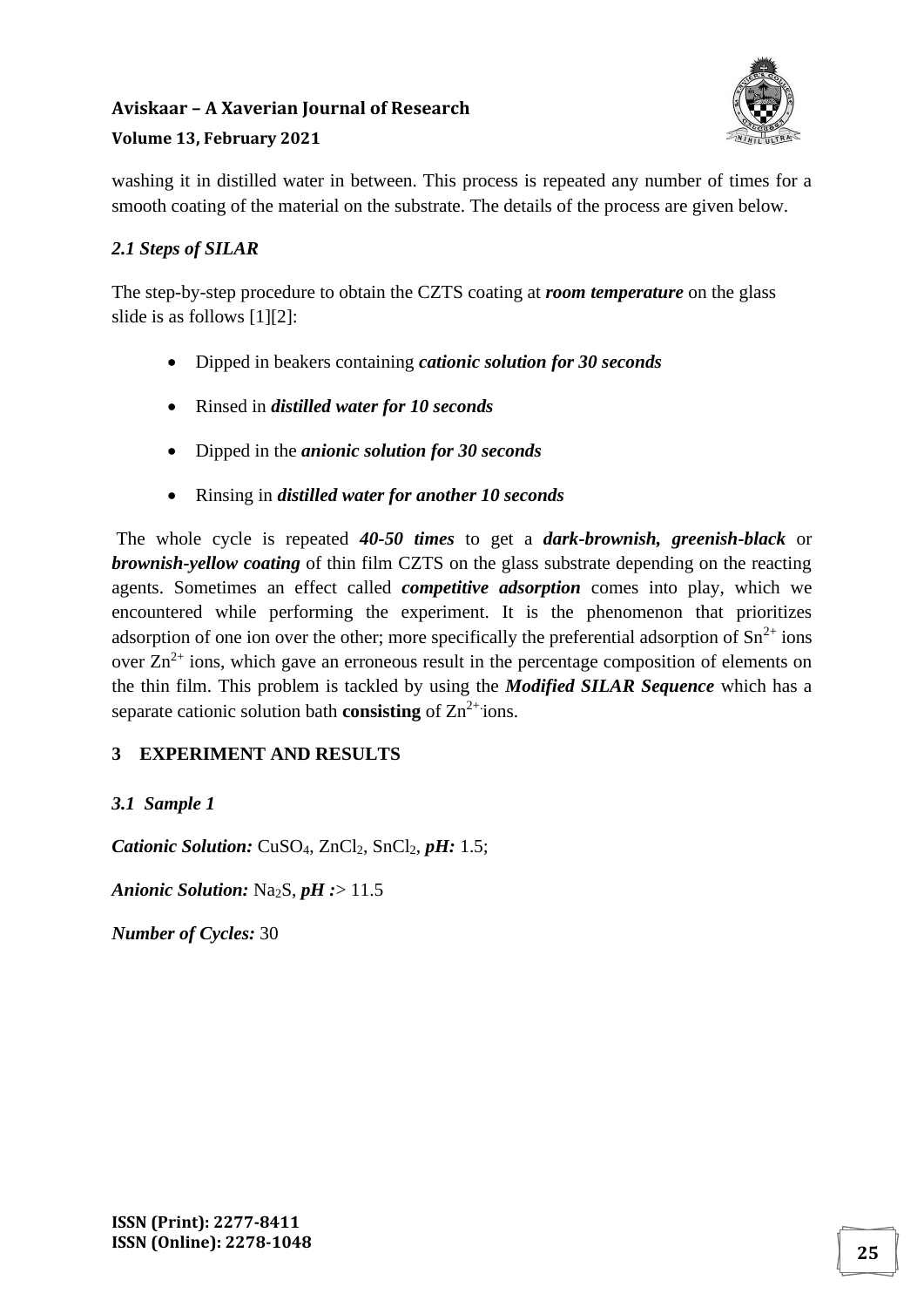



**Fig. 1 Dark-Brownish Thin Flim**

High resolution *Image* obtained from the *Scanning Electron Microscope* is shown below:



**Fig. 2 Magnification- 80.00 KX**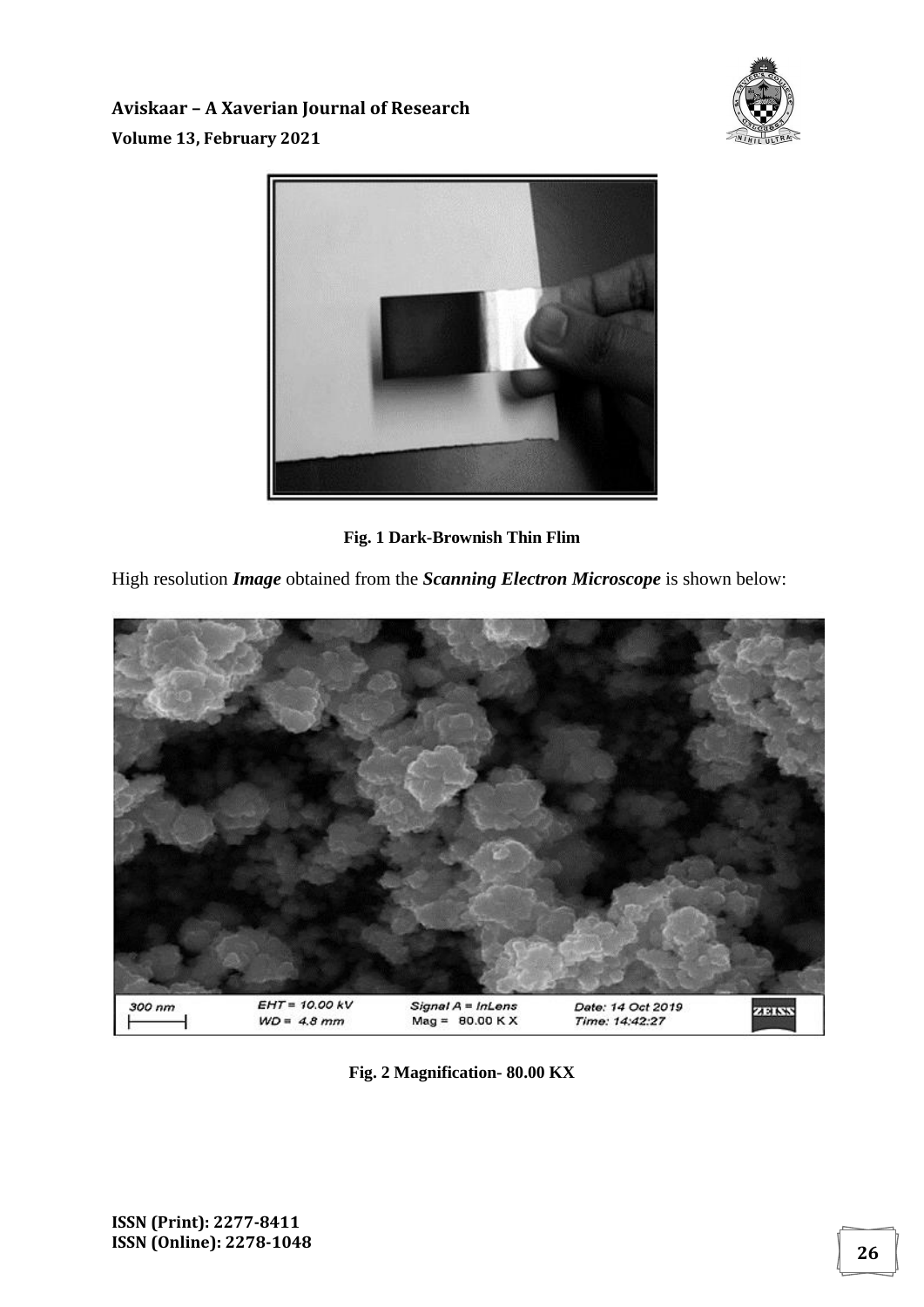

| <b>Element</b> | App Conc. | <b>Intensity Corr.</b> | Weight % | Weight % $\sigma$ | Atomic% |
|----------------|-----------|------------------------|----------|-------------------|---------|
| S              | 9.36      | 0.8558                 | 15.40    | 0.13              | 30.46   |
| Cu             | 36.68     | 0.9830                 | 52.52    | 0.24              | 52.41   |
| Sn             | 19.11     | 0.8385                 | 32.08    | 0.22              | 17.14   |
| <b>Total</b>   |           |                        | 100.00   |                   |         |

#### **Table 1. Percentage Composition of Different Elements for Sample 1**

### *3.2 Sample 2*

*Cationic Solution: CuSO<sub>4</sub>, ZnCl<sub>2</sub>, SnCl<sub>2</sub>, <i>pH*: 1.5

*Anionic Solution:* C2H5NS, *pH :*> 5.5

*Number of Cycles:* 25



**Fig. 3 Brownish-Yellow Thin film**

High resolution *Image* obtained from the *Scanning Electron Microscope* is *given below.*

**ISSN (Print): 2277-8411 ISSN (Online): 2278-1048 <sup>27</sup>**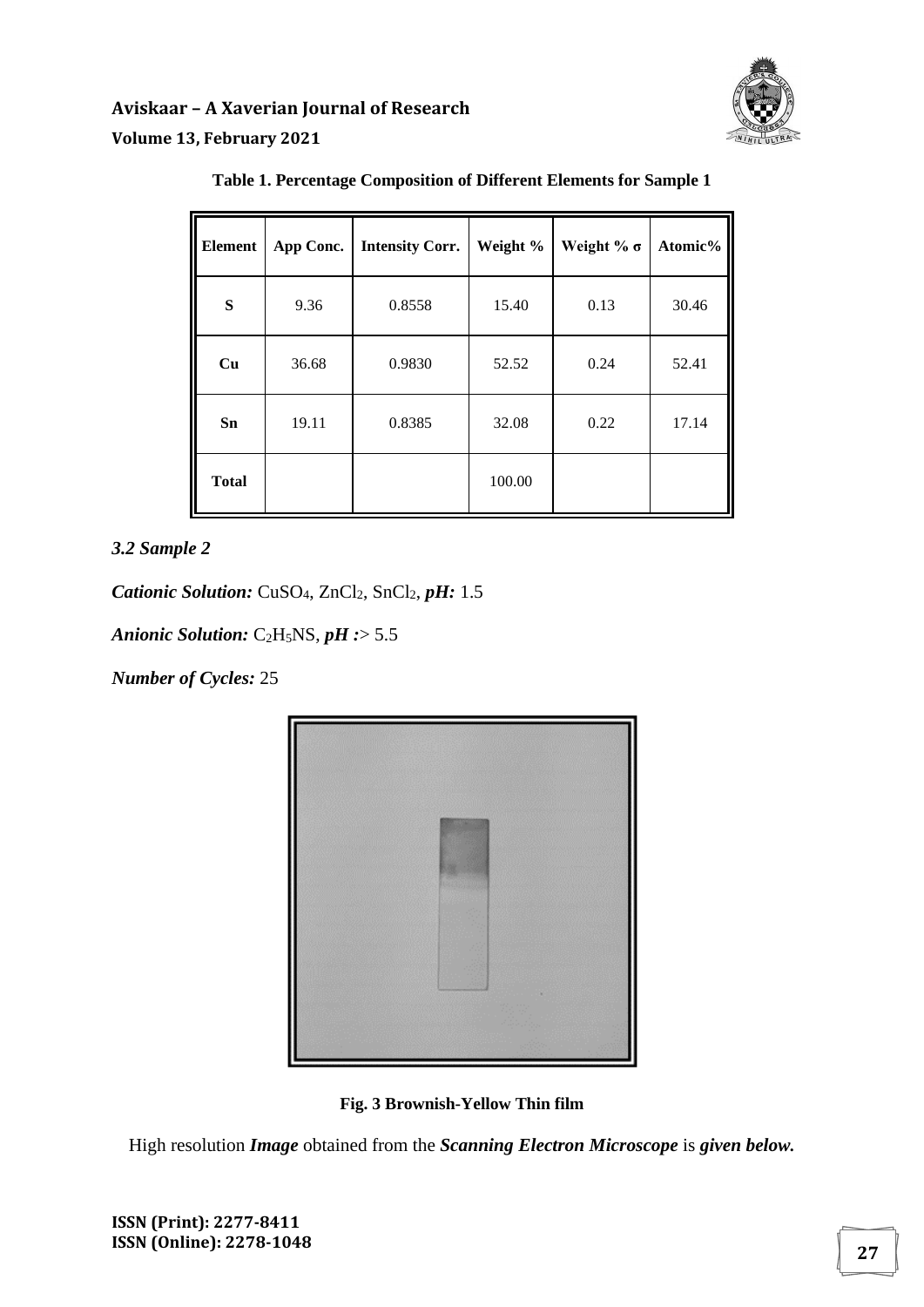



### **Fig 4: Magnification-50.00 KX**

|  |  | <b>Table 2. Percentage Composition of Different Elements</b> |
|--|--|--------------------------------------------------------------|
|--|--|--------------------------------------------------------------|

| <b>Element</b> | App Conc. | <b>Intensity Corr.</b> | Weight % | Weight % $\sigma$ | Atomic% |
|----------------|-----------|------------------------|----------|-------------------|---------|
| ${\bf S}$      | 2.64      | 0.9748                 | 7.16     | 0.15              | 21.57   |
| Cu             | 1.60      | 1.0334                 | 4.09     | 0.28              | 6.21    |
| Sn             | 31.99     | 0.9520                 | 88.75    | 0.30              | 72.21   |
| <b>Total</b>   |           |                        | 100.00   |                   |         |

### *3.3 Sample 3*

*Cationic Solution: CuSO<sub>4</sub>, ZnCl<sub>2</sub>, SnCl<sub>2</sub>, <i>pH*: 3.0

**ISSN (Print): 2277-8411 ISSN (Online): 2278-1048 <sup>28</sup>**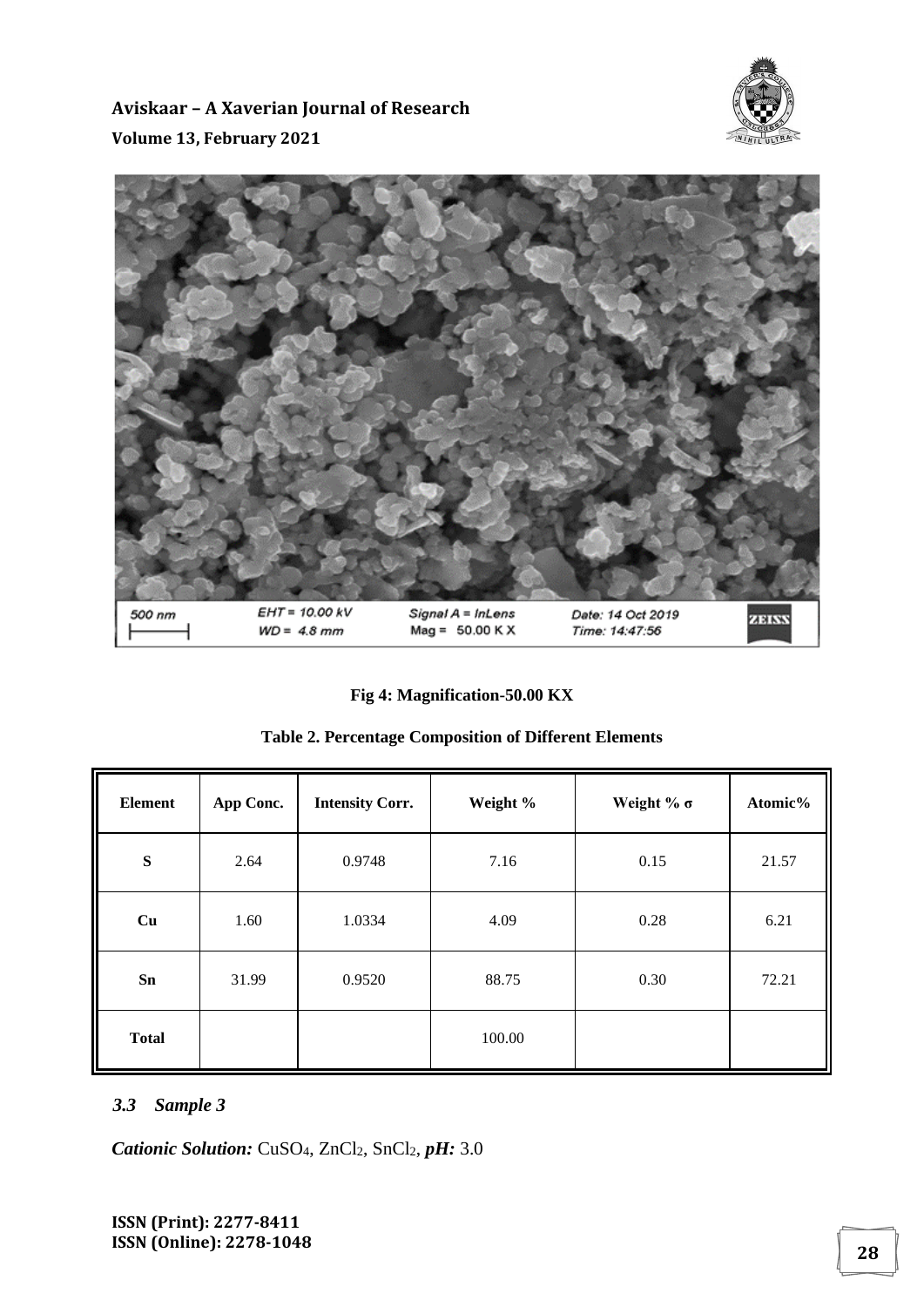

*Anionic Solution:* Na2S, *pH :*> 11.5

*Number of Cycles:* 40



**Fig. 5 Dark-Brownish Thin film**

The high-resolution *Image* obtained from the *Scanning Electron Microscope* is *given below:*



**Fig 6 Magnification- 50.00 KX**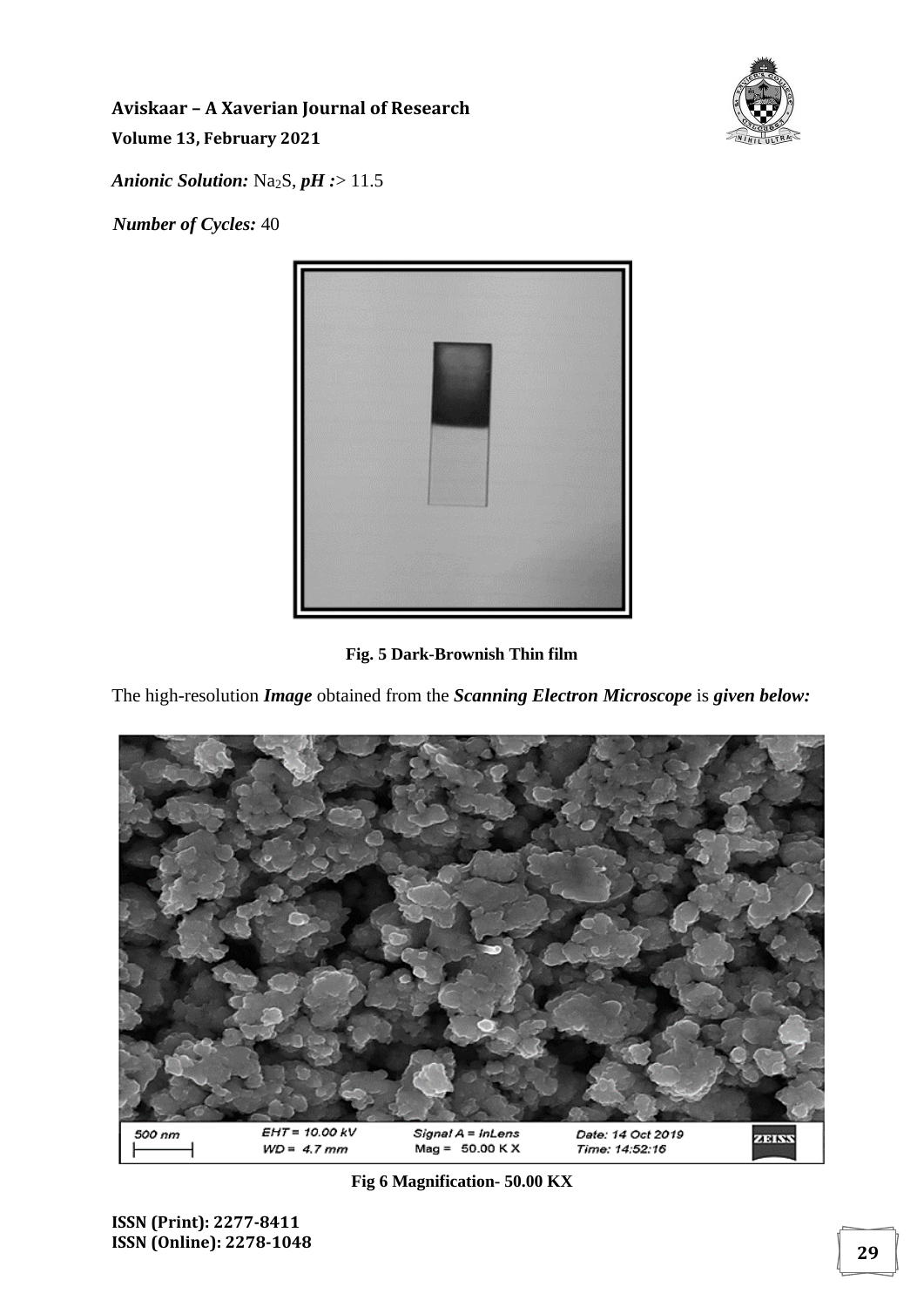

| <b>Element</b> | App Conc. | <b>Intensity Corr.</b> | Weight % | Weight % $\sigma$ | Atomic% |
|----------------|-----------|------------------------|----------|-------------------|---------|
| S              | 10.99     | 0.8661                 | 15.94    | 0.13              | 31.86   |
| Cu             | 37.96     | 0.9836                 | 48.49    | 0.24              | 48.92   |
| Sn             | 23.83     | 0.8416                 | 35.57    | 0.22              | 19.21   |
| <b>Total</b>   |           |                        | 100.00   |                   |         |

#### **Table 3. Percentage Composition of Different Elements**

- *3.4 For the following samples the Modified SILAR method as mentioned earlier was used and the sample was then annealed in a sulphurized atmosphere*
- *3.4.1 Sample 4*

*Cationic Solution: CuSO<sub>4</sub>, ZnCl<sub>2</sub>, SnCl<sub>2</sub>, <i>pH*: 1.5

*Anionic Solution:* Na2S, *pH :*> 11.5

*Number of Cycles:* 50



**Fig. 7 Brownish-White Thin Film**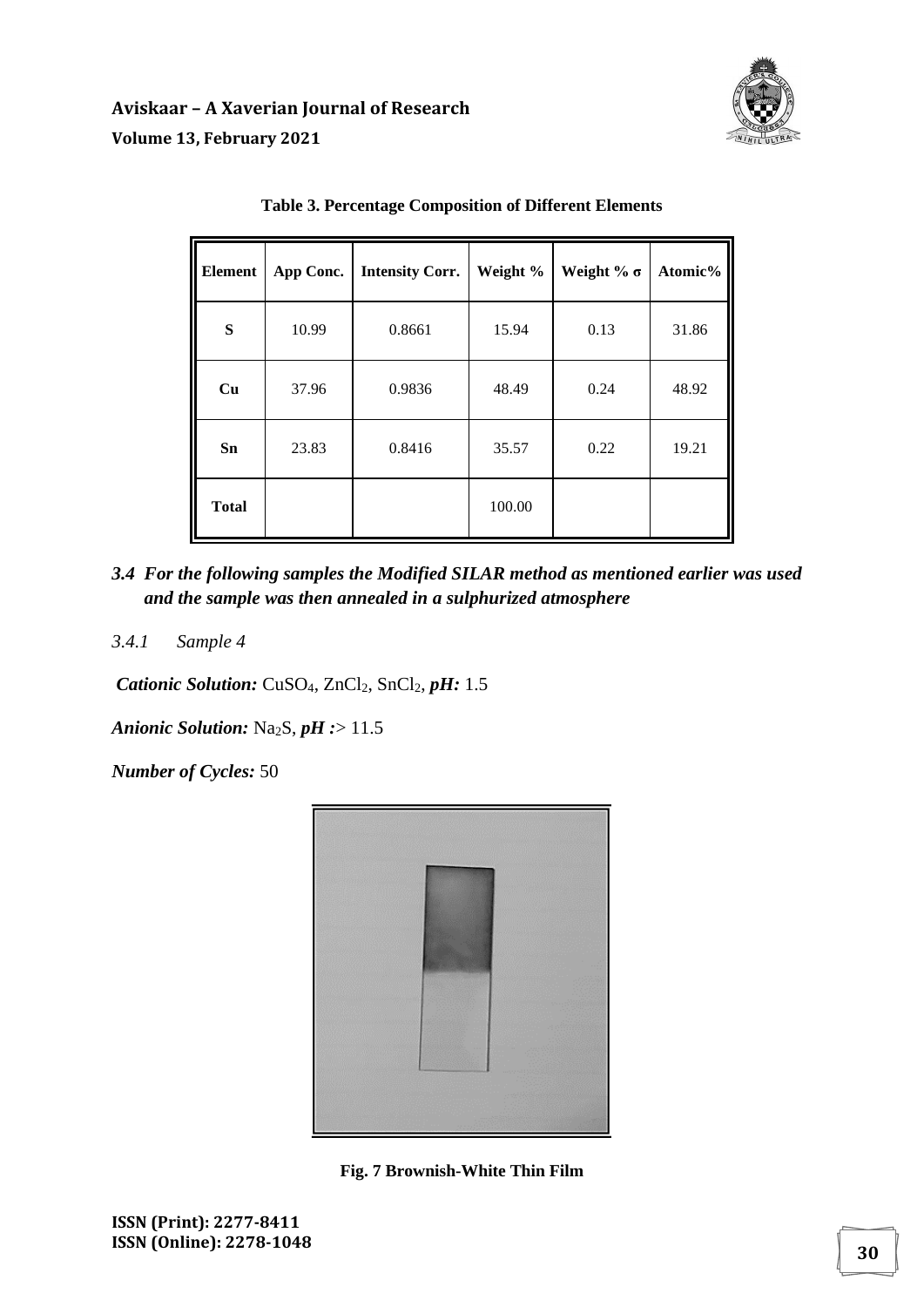

*3.4.2 Sample 5* 

*Cationic Solution: CuCl<sub>2</sub>, ZnCl<sub>2</sub>, SnCl<sub>2</sub>, <i>pH*: 1.5

*Anionic Solution:* Na<sub>2</sub>S, *pH* :> 11.5

*Number of Cycles:* 50



**Fig. 8 Greenish-Black Thin Film**

Due to some unfortunate circumstances (Covid19), *SEM-EDX* analysis *could not* be performed on Samples 4 and 5. As a result the percentage composition of elements adsorbed on these is still a speculation. However, we aspire to get the analysis results done as soon as the opportunity presents itself to us.

# **4 INFERENCE**

- Zinc is absent in the samples 1, 2, 3. The probable cause for this might be *competitive adsorption* which prioritizes  $Cu^{2+}$  and  $Sn^{2+}$  ions over  $Zn^{2+}$  ions. This shortcoming was dealt with by using the *Modified SILAR sequence* approach.
- Tin was found to have a *huge percentage* of 72.21% presence for Sample 2 where we had used Thioacetamide as the anionic solution. This might be because of the low pH of the anionic solution.
- Copper *dominated* in presence when the base used was Sodium Sulfide, having percentages of 52.41 and 48.92 respectively in Samples 1 and 3.